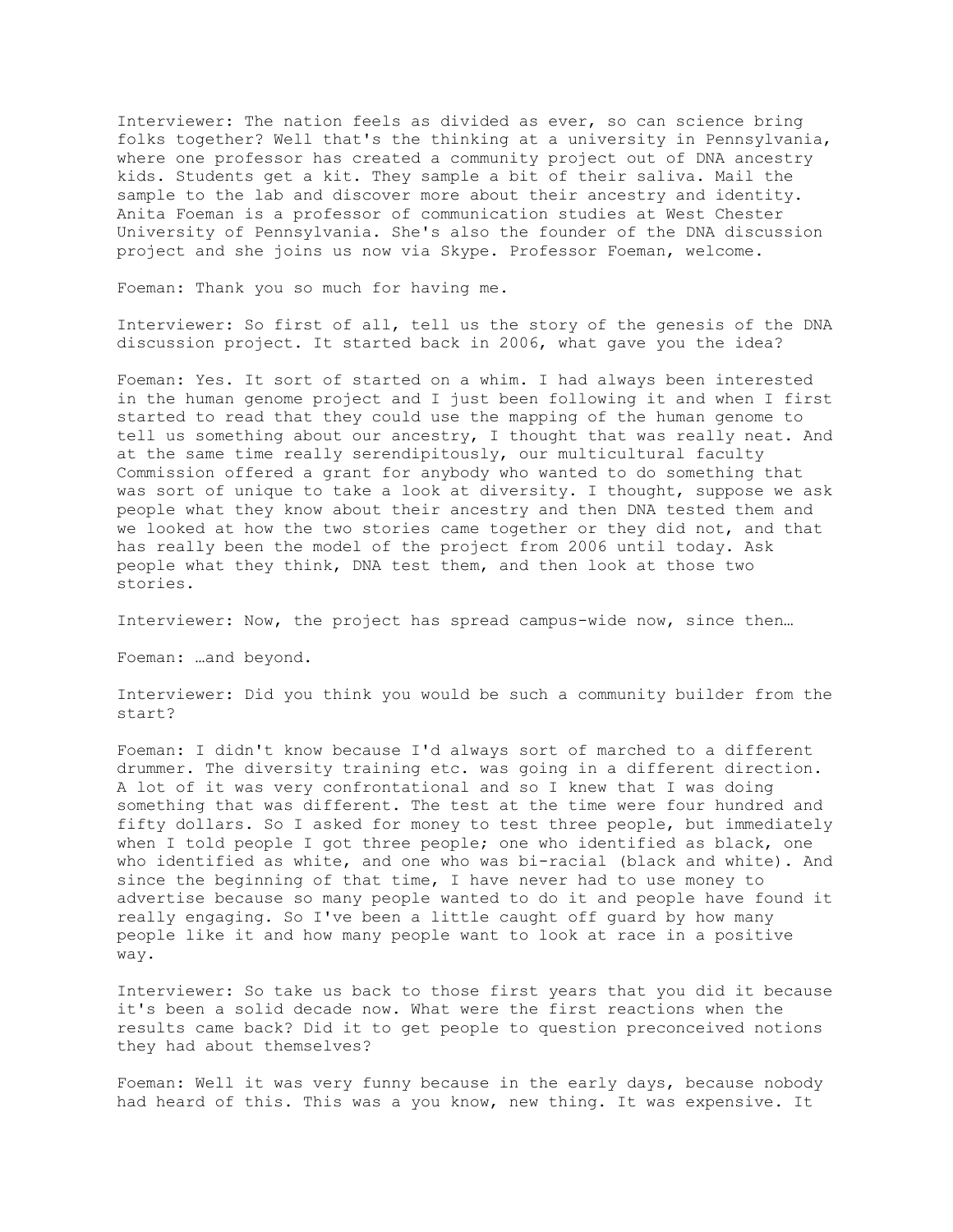was very rare. So people thought that they were going to fit neatly into some category. The first woman, who was white, that I interviewed said, "you know I don't know what I would do if I found that I wasn't all European." So when we got back the results, and in the early days the results are nothing like they are now. It was sort of this wild list of you know backgrounds that people might have and even with those sort of vague results, there were things in there that she had not expected. And so it really did catch people off guard and what happens, is when somebody surprised by what is in their background, there's this moment of opening that if you can sort of jump on that, it's very exciting to look at people's stereotypes, to look at their prejudices, and to say Gee so many of the things that you thought aren't true because if they were true they be true of you. You know, if you have a little bit of African, if you have a little bit of middle-eastern. In my own case I had much more European in my own background, even though I'm African-American than I would have thought.

Interviewer: Hmm well tell us more about that because I was reading about the DNA discussion project in the Washington Post. You are getting a lot of attention now and there were some students who identify as African American but as you said about your own ancestry, it's quite eye-opening to them to find out how much of a mix that they have in their own background. There was one student was quoted who said you know, it brought the complex and painful reality of what slavery meant in her family's background. You know, to the fore, made her think about it in a different way.

Foeman: Oh my goodness and for me, the same. Now we've tested almost 2,000 people. So I have looked at a lot of African American profiles and it's as if slavery literally is written on our DNA. You see two primary zones. One will be the gold coast of West Africa and then you'll see spots in Europe and it just is chilling because it's like that's what an African American is. That, is that combination. And it really brings to light what our history is and it took me 10 years to test myself and found that I had a lot of background from Ghana, background from Nigeria. I had the opportunity to go to Ghana and to talk about this project. You go to a place that has the door of no return, where the African slaves went out into the slave boats and I thought literally my ancestors probably walked through that door. And I also thought, literally one of my ancestors probably raped somebody or their offspring who walked through that door and that's why I look like I do. And both of those people were my ancestors. And you have to resolve that in a very personal way.

Interviewer: Well there's another student who I read about, who before he took the class and did the DNA testing, he thought of his ancestry and this is a quote, "as simply American" and then he got the results back and found out that he was only about one-third Western European, about a third British, 15-percent Eastern European, a little bit of hodgepodge of Italian, Greek, European Jewish, and there was one percentage Middle Eastern. And he said he and his family found that surprising and shocking and that he told his mother and his mother didn't even want to hear about it.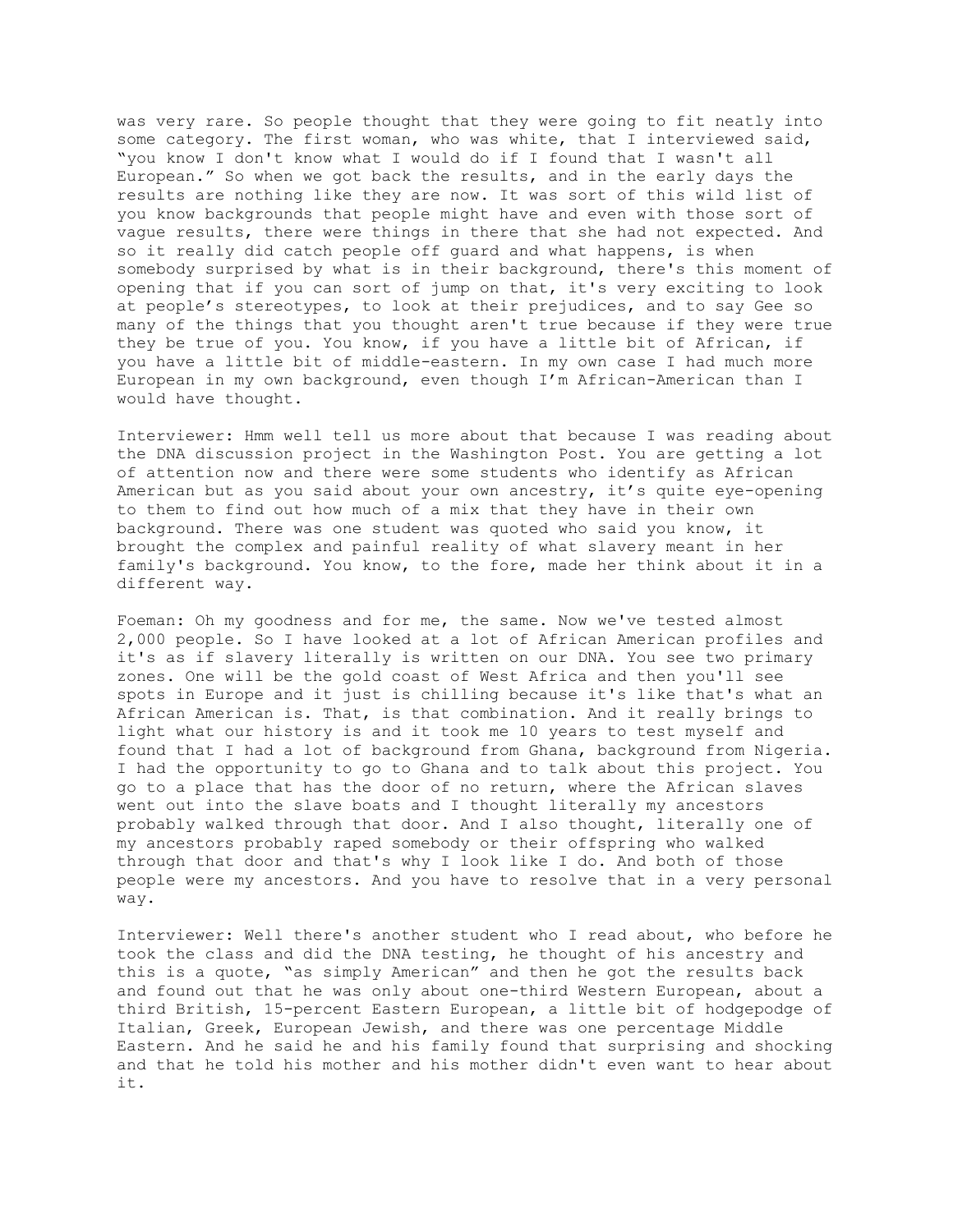Foeman: Oh we process these results a great deal in class. We've had lots of discussion about things that show up and in some of these backgrounds and the attitudes that they have. Now I teach of the state university and so we have people from every background, from every political background, from every socio-economic background, from every ethnic background, all kinds of attitudes. There are people who are not happy to find some of the things that they do in their background. And this particular gentleman and I talked about it and he said, you know I don't want to say that I'm prejudiced. This is just not something that we expected. And people from every background find things that they don't expect and they have to get comfortable with that.

Interviewer: Have you had people who were so upset by the results that they've dropped out or have even refused to take the test at all?

Foeman: I've had both of those things happen. And I don't want to put anybody on the spot or embarrass anybody, but I had one person that I was talking to and I wanted the person to take the test. And I gave it to her and she was carrying it around for a long time and I said you know, when are you going to take the test? And she said you know what? I don't want to find out that I'm not this particular background. And I said look at me, I'm African American. I have all kinds of things my background. And she said yeah but you know you're all mixed up. I think I'm pure. And it really caught me off guard and I've had other people who are from a similar background be very embarrassed that she made that statement. I have had interestingly, a couple of African Americans drop out of the project. In one particular case, there was a person who did not know for many years that she was bi-racial and when she found that she was biracial, that was shocking to her. And then we ran the DNA test and found that her profile was almost all European. That was very disorienting and she dropped out of the project. There are often things that we find people don't know, that they don't have the relatives that they thought, etc. So there are all kinds of reasons that people have brushed up against reality. Now I will say we keep up with people in the project, particularly ones who you know find it difficult and people are still glad that they took the test but there have been more than a few times that people have found out things that they weren't planning on.

Interviewer: Can you talk about the unexpected power that this simple DNA test has now, especially because in all extensively, America is still a multicultural society, but in so many ways it feels much more divided than it has in quite some time. I mean it seems like this is such a simple but powerful way to begin to bridge that divide because even in seeing that you have you know, one percent unexpected ancestry, might bring you closer to students who felt you had nothing in common with before.

Foeman: Yes, and I feel that that's our task, to sort of bridge that divide because it's, it's so exciting to see people though, point and counterpoint and it you know, it's energizing and it's really easy to get pulled into a conversation where there are people on one side and people on the other. So our challenge is to be as interesting and provocative and engaging, to create a bridge and once you get into that middle area where we all share the same humanity, the conversations that are possible